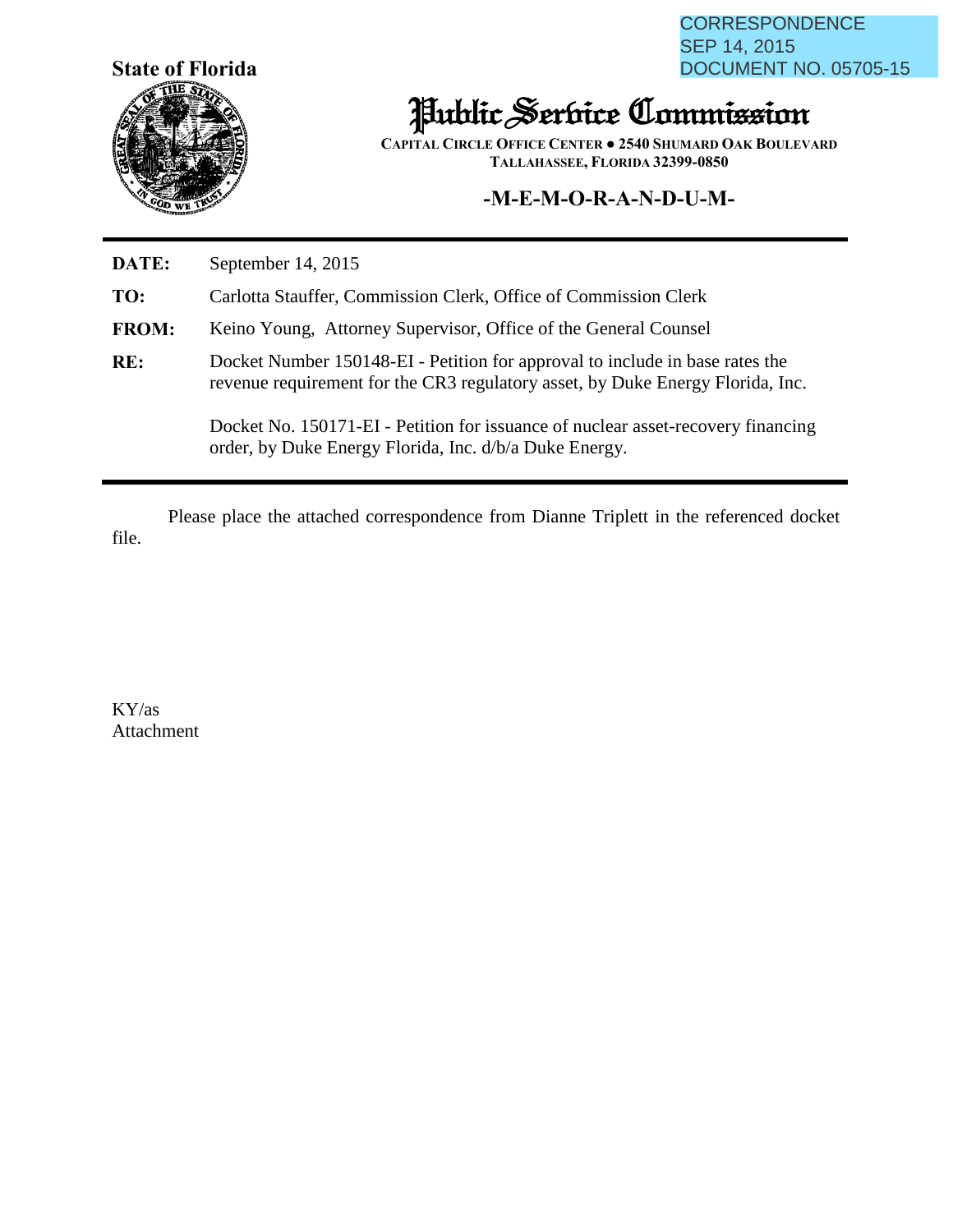| From:    | Keino Young                                        |
|----------|----------------------------------------------------|
| To:      | <b>Ashley Soete</b>                                |
| Subject: | FW: Docket 150148/150171 - Stipulation for Issue 1 |
| Date:    | Monday, September 14, 2015 1:57:00 PM              |

**From:** Triplett, Dianne [mailto:Dianne.Triplett@duke-energy.com] **Sent:** Wednesday, September 02, 2015 4:30 PM **To:** Keino Young **Cc:** Triplett, Dianne; Burnett, John; Bernier, Matthew; Tibbetts, Arlene; West, Monique; Bryant, Destiny; Pickels, Robert; Charles Rehwinkel (rehwinkel.charles@leg.state.fl.us); James Brew (jbrew@smxblaw.com); 'Jon Moyle (jmoyle@moylelaw.com)' (jmoyle@moylelaw.com); 'Schef Wright (schef@gbwlegal.com)' (schef@gbwlegal.com); Kelly, JR (KELLY.JR@leg.state.fl.us); Kelley Corbari; Rosanne Gervasi; Andrew Maurey; jlavia@gbwlegal.com **Subject:** Docket 150148/150171 - Stipulation for Issue 1

Keino,

As discussed, here is DEF's proposed language for the "Type 2" Stipulation on Issue 1:

**Issue 1:** Has DEF provided adequate internal controls and management oversight of its CR3 investment recovery procedure and plan?

Type 2 Stipulation: Yes, DEF has provided adequate internal controls and management oversight of its CR3 investment recovery procedure and plan.

Given this proposed stipulation between DEF and Staff, DEF is willing to stipulate to the entry of Staff's witnesses' testimony (regarding the CR3 Regulatory Asset) and further agrees to their CR3 Regulatory Asset witnesses' excusal from the October hearing. If the other signatories to the Stipulation could reply to all and indicate whether they would agree to the entry/excusal of Staff's CR3 Regulatory Asset witnesses, that would be appreciated.

I also wanted to note that I will be leaving the country on September 4, returning September 12. During my absence I will not have access to email or voicemail. If you need assistance from legal during my absence, please contact John Burnett and Matt Bernier (copied on this email). In particular please ensure that any testimony, discovery requests, and data requests are served on them so we can timely respond. I am still around tomorrow if folks have any questions or concerns.

Thanks!

Dianne Triplett Associate General Counsel Duke Energy Florida, Inc. 299 1st Avenue North, FL 151 St. Petersburg, FL 33701 (727) 820-4692 (phone)